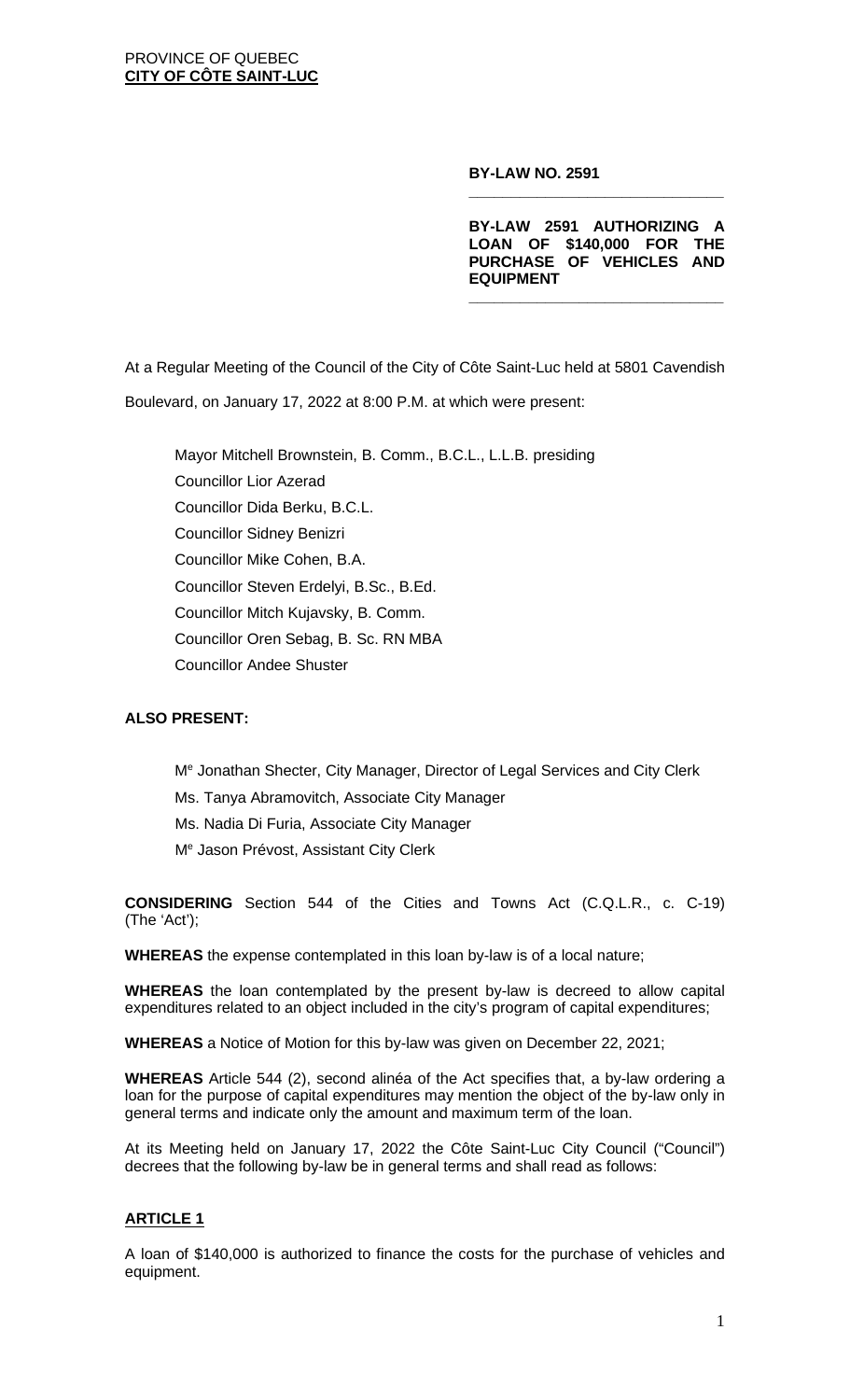# **ARTICLE 2**

Council is authorized to spend an amount of \$140,000 for the purpose of the present loan by-law.

# **ARTICLE 3**

The total term of this borrowing and its refinancing shall be ten (10) years.

# **ARTICLE 4**

To provide for the payment of the expenses incurred for interest and for the repayment in capital of the yearly instalments of the loan authorized by the present by-law, is hereby imposed and will be levied, annually, for the term of the borrowing, on all the taxable immovables situated in the territory of the City of Côte Saint-Luc, a special tax at a rate sufficient to ensure the full reimbursement of the total borrowing, distributed according to the property values of said immovables as inscribed on the property assessment roll in force each year. This tax will be levied in the manner and on the dates determined for the levying of the general real estate tax.

# **ARTICLE 5**

If the amount of an appropriation authorized by this by-law is greater than the actual amount spent with respect to this appropriation, Council is authorized to use the balance available to pay any other expense authorized by this present by-law for which the appropriation is insufficient.

### **ARTICLE 6**

Council appropriates to reduce the amount of the borrowing authorized by the present bylaw, any contribution or grant, which it may receive and which is intended for the payment of all or part of the expenses authorized by the present by-law.

Council shall equally appropriate to reduce the amount of the borrowing, any grant payable over several years. The term of repayment of the loan that corresponds to the amount of the grant shall automatically be adjusted to the term allotted to the disbursement of the grant.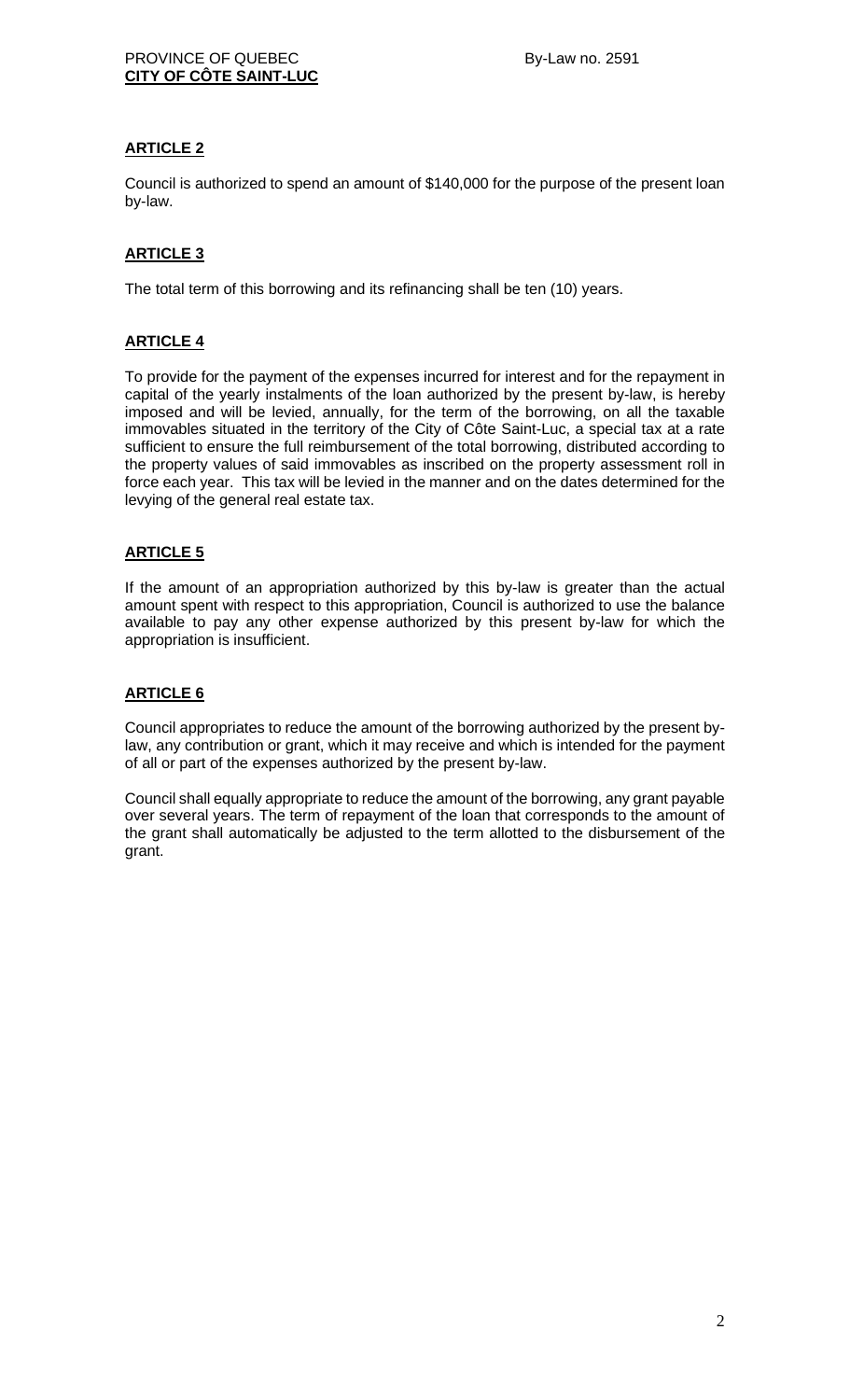# **ARTICLE 7**

The present By-Law comes into force in accordance with the law.

(s) Mitchell Brownstein

\_\_\_\_\_\_\_\_\_\_\_\_\_\_\_\_\_\_\_\_\_\_\_\_ MITCHELL BROWNSTEIN MAYOR

(s) Jason Prévost

\_\_\_\_\_\_\_\_\_\_\_\_\_\_\_\_\_\_\_\_\_\_\_\_ JASON PRÉVOST ASSISTANT CITY CLERK

**CERTIFIED TRUE COPY**

**\_\_\_\_\_\_\_\_\_\_\_\_\_\_\_\_\_\_\_ JASON PRÉVOST ASSISTANT CITY CLERK**